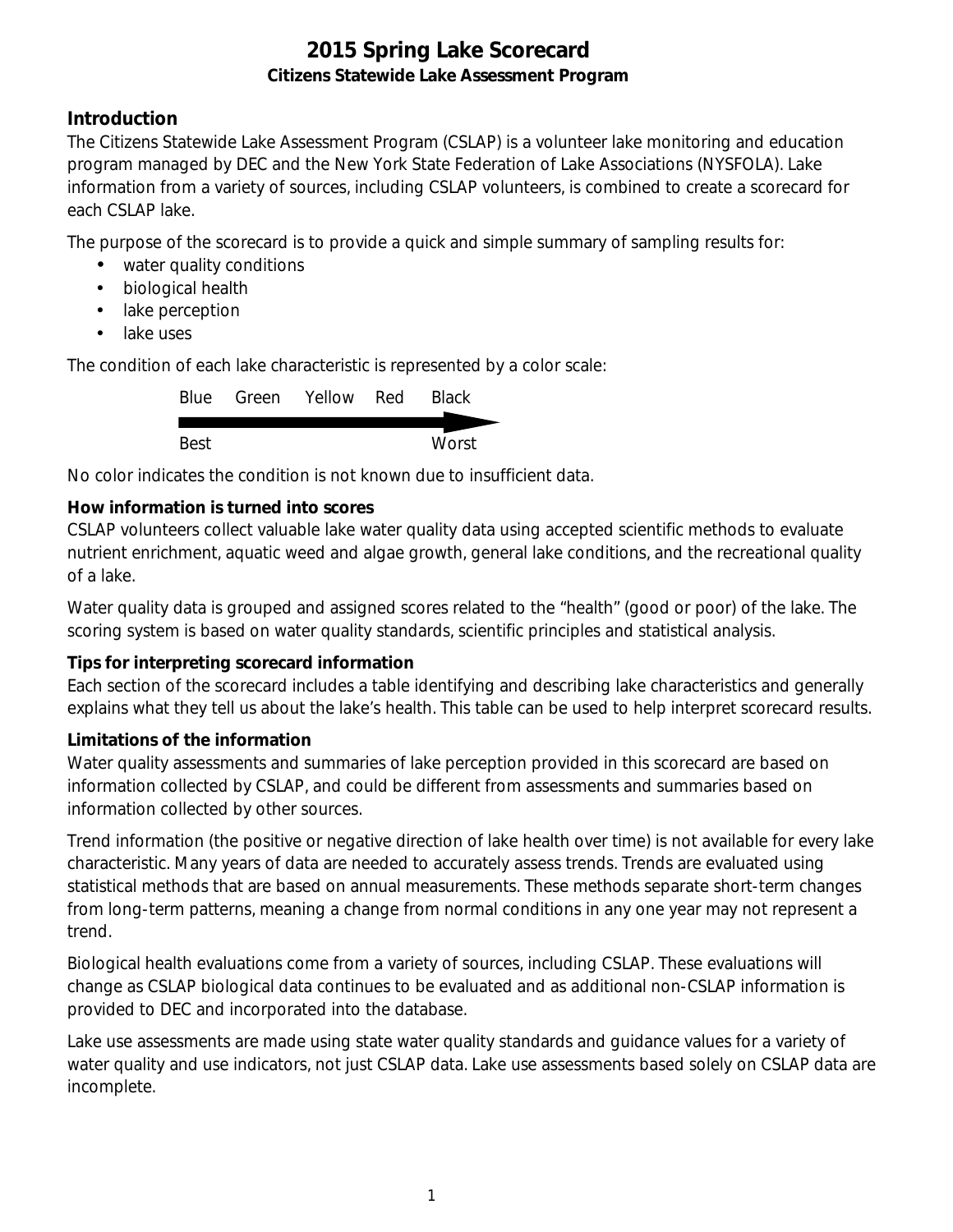### **Water Quality Assessment**

Water quality assessments are based on data collected from the deepest part of the lake every other week, for 15 weeks, from late spring through early fall. The data is used to evaluate a number of lake conditions, including algae growth (productivity or trophic status), pH and deepwater dissolved oxygen levels. There is not enough data to identify a trend in the deepwater oxygen levels for any CSLAP lake.



*\**All years of CSLAP data collection for the lake except those for which data was not available.

|  |  | The following data is collected and analyzed to determine the water quality score. |  |
|--|--|------------------------------------------------------------------------------------|--|
|  |  |                                                                                    |  |

| Water quality<br>characteristic  | <b>Score</b>                                                                             | Description of characteristic                                                                                                                                         | What it means                                                                                                                                                                              |
|----------------------------------|------------------------------------------------------------------------------------------|-----------------------------------------------------------------------------------------------------------------------------------------------------------------------|--------------------------------------------------------------------------------------------------------------------------------------------------------------------------------------------|
|                                  | Total<br>Phosphorus (TP)                                                                 | TP is measured because it is an<br>important nutrient that often controls<br>the growth of algae and rooted plants.                                                   | Too much phosphorus can harm aquatic life,<br>water supplies, and recreational uses by causing<br>excessive algae growth.                                                                  |
| <b>Trophic Status</b>            | Chlorophyll a is measured to estimate<br>Chlorophyll a<br>the amount of algae in a lake. |                                                                                                                                                                       | The amount of chlorophyll a is usually closely<br>related to the amount of phosphorus and can<br>affect water clarity.                                                                     |
|                                  | Secchi Disk                                                                              | This is a device to measure how far<br>down into the water you can see.                                                                                               | Water clarity is a strong indicator of the public's<br>opinion of lake conditions.                                                                                                         |
|                                  | рH                                                                                       | Water pH is measured to determine its<br>acidity or alkalinity.                                                                                                       | Values between 6 and 9 support most types of<br>plant and animal life.                                                                                                                     |
| pH Balance                       | Conductivity                                                                             | Conductivity is measured to estimate<br>the amount of dissolved and<br>suspended solids in water, including<br>salts and organic material.                            | High conductivity values may be related to<br>geology or land use practices and can indicate<br>susceptibility to changes in pH.                                                           |
| Deepwater<br>Dissolved<br>Oxygen | Phosphorus,<br>ammonia, nitrite,<br>iron, manganese,<br>and arsenic                      | Dissolved oxygen (DO) is not<br>measured directly, but can be inferred<br>from the levels of certain chemicals in<br>water samples collected near the lake<br>bottom. | Dissolved oxygen is critical for the ecological<br>balance of lakes. Low DO in bottom waters can<br>affect the survival of fish and lake organisms and<br>cause chemical changes in lakes. |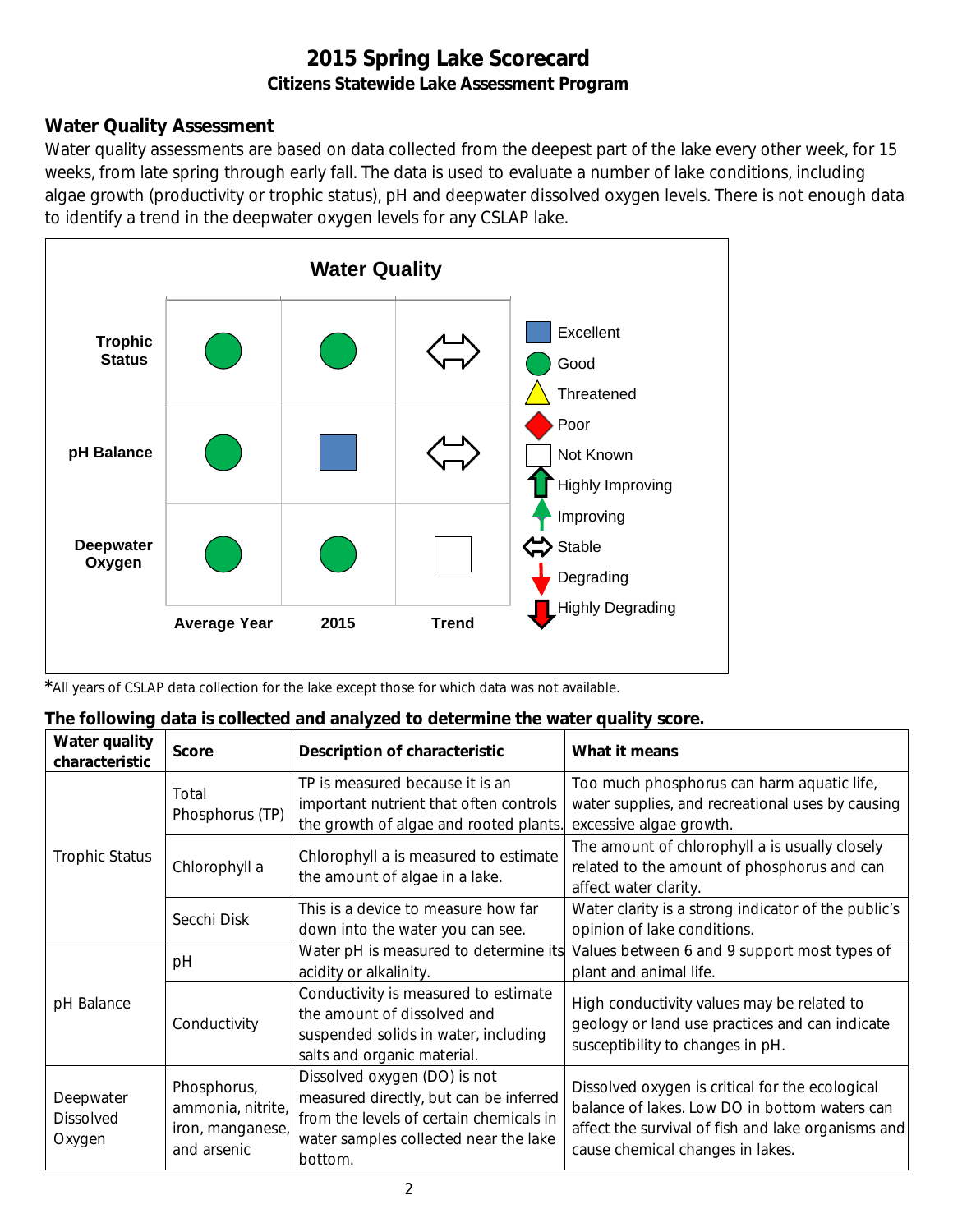#### **The water quality scores for each water quality characteristic are determined by the following:**

| Water quality<br>characteristic         | <b>Score</b> | Criteria Score Elements                                                                            | How Criteria Are Used to Determine Score                                                             |
|-----------------------------------------|--------------|----------------------------------------------------------------------------------------------------|------------------------------------------------------------------------------------------------------|
|                                         | Excellent    | Average value for each trophic                                                                     | Trophic score = $8$ or $9$ (two of three trophic indicators<br>= oligotrophic, other is mesotrophic) |
| <b>Trophic Status</b>                   | Good         | indicator (water clarity, chlorophyll<br>a, total phosphorus) assigned score                       | Trophic score = $6$ or 7 (at least two trophic indicators<br>$=$ mesotrophic or "higher")            |
|                                         | Threatened   | of 3 if oligotrophic <sup>+</sup> , 2 if<br>mesotrophic <sup>+</sup> , 1 if eutrophic <sup>+</sup> | Trophic score = $4$ or $5$ (at least one trophic indicator<br>= mesotrophic or "higher")             |
|                                         | Poor         |                                                                                                    | Trophic score = $3$ (all trophic indicators = "eutrophic")                                           |
|                                         | Excellent    | Average pH is evaluated against                                                                    | pH between 7.5 and 8.5                                                                               |
|                                         | Good         | state water quality standards                                                                      | pH between 7 and 7.5                                                                                 |
| pH Balance                              | Threatened   | (should be above 6.5 and below 8.5)<br>and average conductivity evaluated                          | pH above 8.5, pH between 6.5 and 7, or conductivity<br>$< 50$ ug/l                                   |
|                                         | Poor         | to determine if low buffering<br>capacity against future pH change                                 | pH < 6.5                                                                                             |
| Deepwater<br><b>Dissolved</b><br>Oxygen | Excellent    | Deepwater ammonia and                                                                              | Actual DO data indicating fully oxygenated conditions<br>in stratified lakes to lake bottom          |
|                                         | Good         | phosphorus levels are compared to<br>surface readings, and assigned a                              | All shallow lakes assumed to be good absent data;<br>deepwater scores $= 1$                          |
|                                         | Threatened   | score of 3 if bottom readings are<br>>10x surface readings and a score                             | Deepwater NH3 score + Deepwater TP score > 3 or<br>actual DO data indicating hypoxic conditions      |
|                                         | Poor         | of 2 if bottom readings are > 5x<br>surface readings                                               | Deepwater NH3 score $=$ 3 or actual DO data<br>indicating anoxic conditions                          |
|                                         | Not known    |                                                                                                    | No deepwater $O_2$ or indicator data in stratified lake                                              |

**+** trophic designations- oligotrophic = water clarity > 5 m, chlorophyll a < 2 ug/l, total phosphorus < 10 ug/l mesotrophic = water clarity 2-5 m, chlorophyll a 2-8 ug/l, total phosphorus = 10-20 ug/l

eutrophic = water clarity < 2 m, chlorophyll a > 8 ug/l, total phosphorus > 20 ug/l

#### **The water quality trends for each water quality characteristic and measure of lake perception are determined by the following:**

| Highly Improving:        | linear regression correlation coefficient ( $R^2$ ) > 0.5 and p value < 0.01, with trend toward<br>higher "score"                           |
|--------------------------|---------------------------------------------------------------------------------------------------------------------------------------------|
| Improving:               | $R^2 > 0.33$ and p value < 0.05, or $R^2 > 0.5$ and p value < 0.05, or $R^2 > 0.33$ and p value < 0.01,<br>with trend toward higher "score" |
| Stable:                  | neither linear regression nor p value in statistically significant ranges as defined above                                                  |
| Degrading:               | $R^2 > 0.33$ and p value < 0.05, or $R^2 > 0.5$ and p value < 0.05, or $R^2 > 0.33$ and p value < 0.01,<br>with trend toward lower "score"  |
| <b>Highly Degrading:</b> | $R^2 > 0.5$ and p value < 0.01, with trend toward lower "score"                                                                             |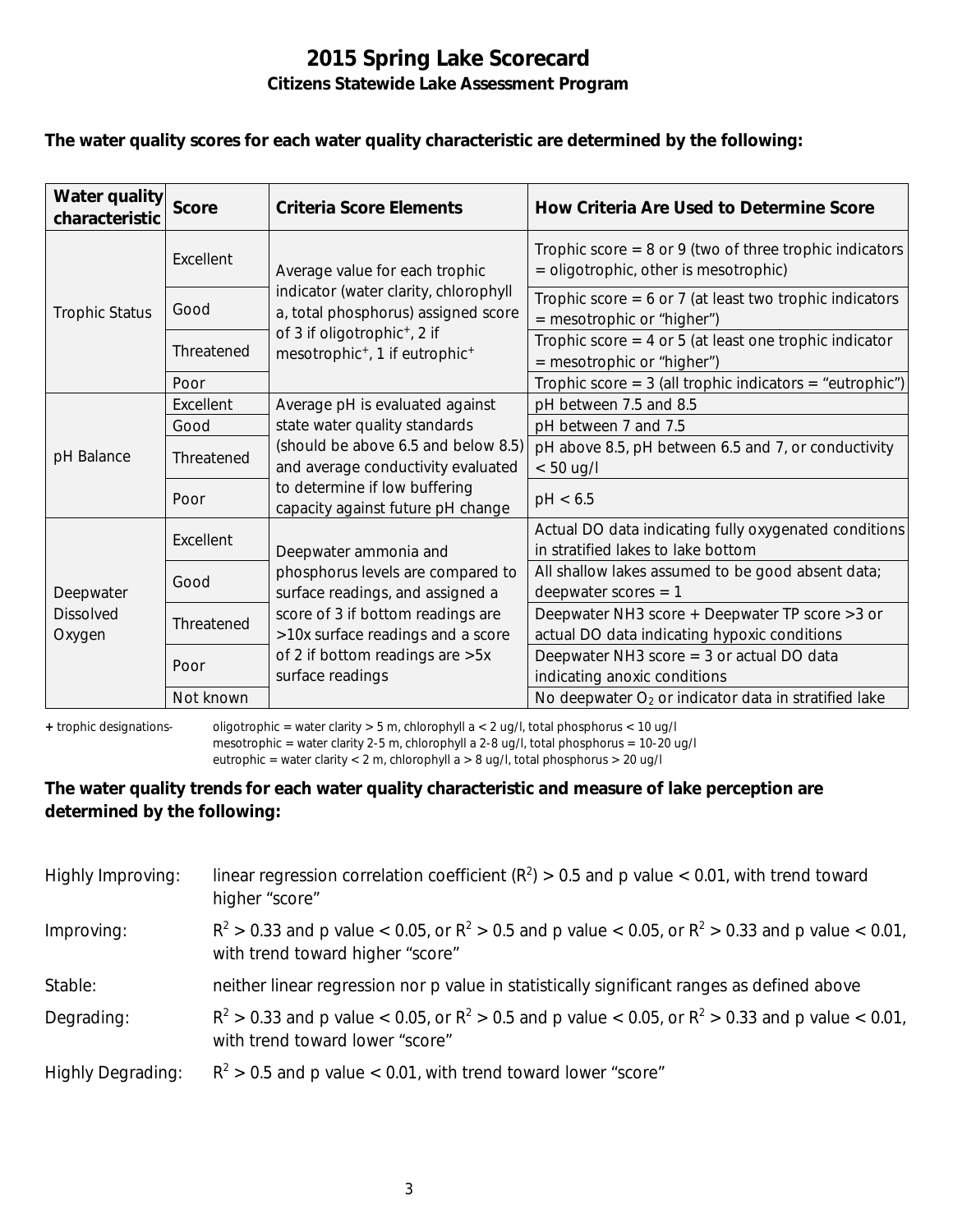## **Biological Health**

Biological health of lakes can be evaluated in a number of ways. For CSLAP lakes, biological health evaluations are based on the presence of invasive plants, the type and number of blue-green harmful algal blooms, the presence of invasive animals (zebra mussels, spiny waterflea, etc.), the types of fish, aquatic plant diversity, and the number of pollution sensitive aquatic insects.

Biotic indices have been developed to evaluate a few biological health characteristics. Biotic indices are used to compare the biological community of the lake being sampled to the biological community of a known highquality lake. (Data to support biological health assessments is not available for all CSLAP lakes.)



*\** All years of CSLAP data collection for the lake except those for which data was not available.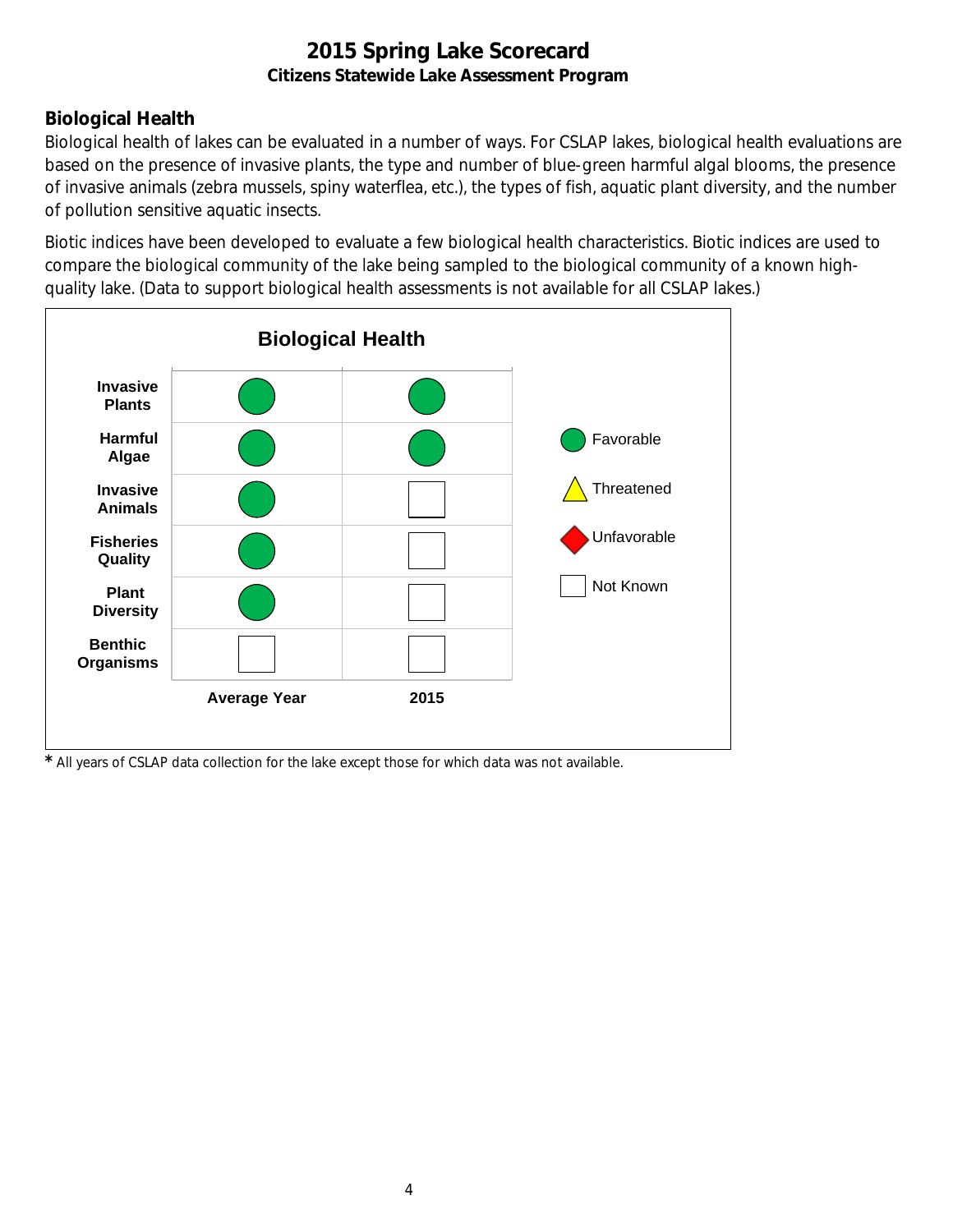|  |  |  | The following information is used to determine biological health scores. |
|--|--|--|--------------------------------------------------------------------------|
|  |  |  |                                                                          |

| <b>Biological Health</b><br>Characteristic | <b>Description of characteristic</b>                                                                                                                                                            | What it means                                                                                                                                                                                                                                                                                                                                                                          |
|--------------------------------------------|-------------------------------------------------------------------------------------------------------------------------------------------------------------------------------------------------|----------------------------------------------------------------------------------------------------------------------------------------------------------------------------------------------------------------------------------------------------------------------------------------------------------------------------------------------------------------------------------------|
| <b>Invasive Plants</b>                     | CSLAP volunteers survey lakes for nuisance,<br>non-native plants (water chestnut, Eurasian<br>water milfoil, etc.).                                                                             | Abundant invasive plants can crowd out native and<br>protected plants, create quality problems, and interfere<br>with recreation. "Unfavorable" means at least one<br>invasive plant species has been found. "Threatened"<br>lakes are geographically close to an "infected" lake, or<br>have water quality conditions that put them at higher<br>risk for species invasion.           |
| Harmful Algae                              | DEC and other biologists screen water<br>samples for blue-green algae cell pigments<br>and also test them for algal toxins.                                                                     | Harmful algae can reduce oxygen levels and may cause<br>harm to people recreating on the lake. "Unfavorable"<br>means algal toxin readings are unsafe for water<br>recreation; "threatened" means readings are<br>approaching unsafe for water recreation.                                                                                                                             |
| <b>Invasive Animals</b>                    | DEC and other biologists survey lakes for<br>nuisance, non-native animals (zebra mussels)<br>spiny water flea, etc.).                                                                           | Abundant invasive animals can harm native plant and<br>animal species, influence the likelihood of algal blooms,<br>and interfere with recreation. "Unfavorable" means at<br>least one invasive animal has been found. "Threatened"<br>lakes are geographically close to an "infected" lake, or<br>have water quality conditions that put them at higher<br>risk for species invasion. |
| <b>Fisheries Quality</b>                   | DEC and other fisheries biologists measure<br>the length and weight of various species in a<br>lake's fish community and conduct other<br>measures of the health of the fisheries<br>community. | Better fisheries quality indicates the lake has sufficient<br>food resources and habitat to support its fish<br>community. Several "biotic indices" are used to evaluate<br>fish community quality.                                                                                                                                                                                    |
| Plant Diversity                            | CSLAP volunteers, academic researchers and<br>consultants survey lakes for the number and<br>types of aquatic plants.                                                                           | Higher plant diversity indicates a more natural<br>environment and helps prevent invasive species from<br>taking over a lake. "Floristic quality indices" are used to<br>evaluate plant communities.                                                                                                                                                                                   |
| Benthic<br>Organisms                       | DEC and other biologists count and identify<br>the types of bottom living (benthic) aquatic<br>insects in a lake.                                                                               | More pollution sensitive (intolerant) aquatic insects in a<br>lake usually indicate good water quality and suitable<br>habitat. "Biotic indices" are used to evaluate benthic<br>communities.                                                                                                                                                                                          |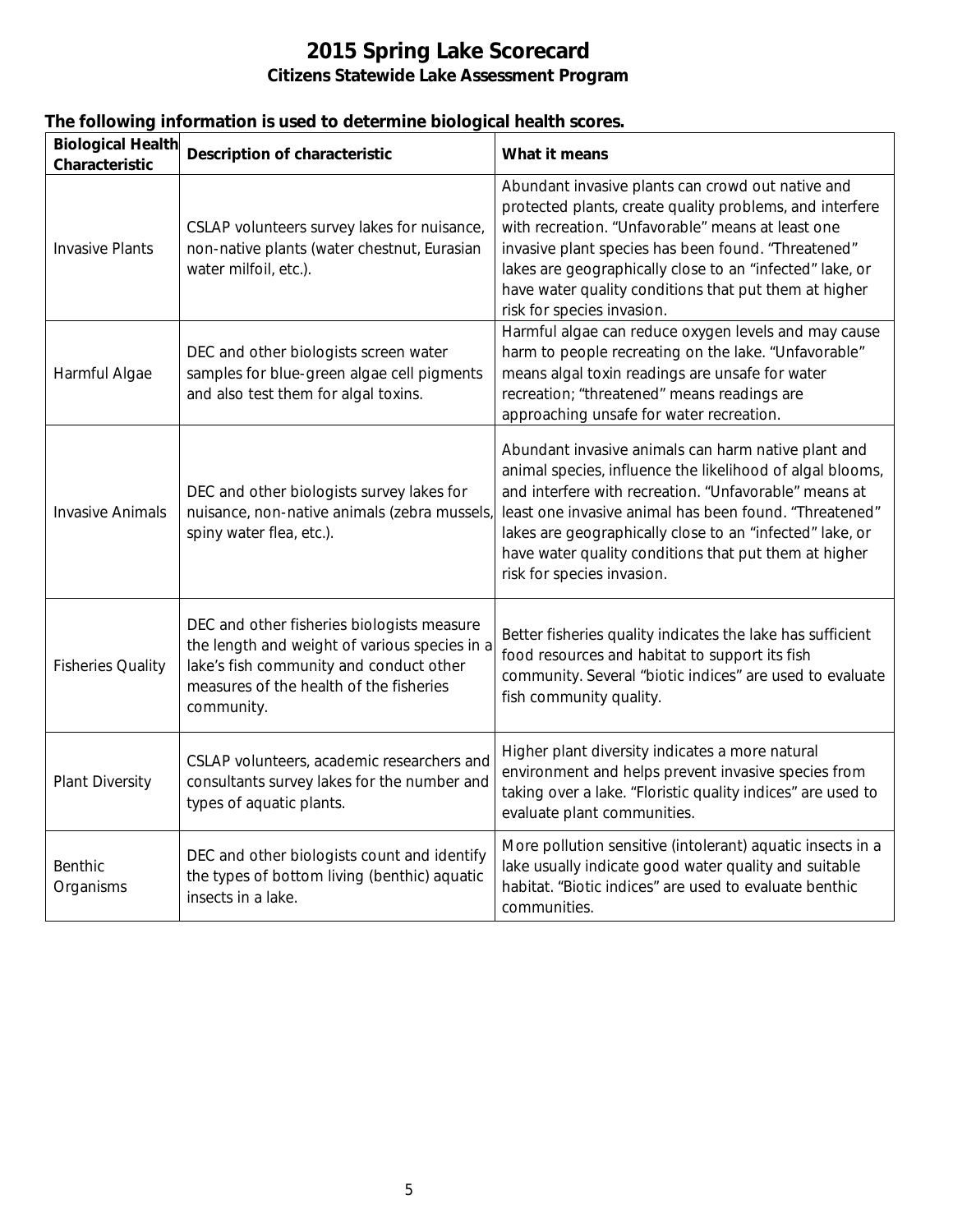#### **The biological health scores for each biological health characteristic are determined by the following:**

| <b>Water quality</b><br>characteristic | <b>Score</b> | <b>Criteria Score Elements</b>                               | How Criteria Are Used to Determine<br><b>Score</b>                           |
|----------------------------------------|--------------|--------------------------------------------------------------|------------------------------------------------------------------------------|
|                                        | Favorable    |                                                              | No evidence of invasive/exotic aquatic plants                                |
|                                        |              | Aquatic plant surveys are conducted by                       | Invasive plants found in nearby (<10 miles away)                             |
| <b>Invasive Plants</b>                 | Threatened   | CSLAP volunteers or by other                                 | lakes or public launch is found on lake                                      |
|                                        | Unfavorable  | organizations; invasive plants identified<br>by plant expert | Invasive/exotic aquatic plants found in lake                                 |
|                                        | Not Known    |                                                              | No aquatic plant surveys in lake (this year)                                 |
|                                        | Favorable    |                                                              | All data show algae, phycocyanin and toxin                                   |
|                                        |              | Harmful algae bloom (HAB) sampling                           | levels below DEC bloom criteria <sup>+</sup>                                 |
|                                        |              | conducted in open water and along                            | Fluoroprobe or toxin levels exceed DEC                                       |
| Harmful Algae                          | Threatened   | shoreline; total algae, algae species,                       | threatened# criteria; phycocyanin levels exceed                              |
|                                        |              | phycocyanin (blue green pigment) and                         | DEC bloom criteria, or visual evidence of blooms                             |
|                                        | Unfavorable  | algal toxins analyzed in samples                             | Fluoroprobe or toxin levels exceed DEC bloom                                 |
|                                        |              |                                                              | criteria in open water or shoreline                                          |
|                                        | Not Known    |                                                              | No HAB data available for lake                                               |
|                                        | Favorable    |                                                              | No reports of invasive/exotic aquatic animals                                |
|                                        |              | Invasive animal (primarily zebra or                          | and no clear threats exist                                                   |
|                                        | Threatened   | quagga mussel) surveys are conducted                         | Invasive animals found in nearby (<25 miles                                  |
| Invasive                               |              | on limited basis in CSLAP lakes; other                       | away) waterbodies AND public launch is found                                 |
| Animals                                |              | AIS animals reported through                                 | on lake, or calcium levels > 20 mg/l                                         |
|                                        | Unfavorable  | iMapInvasives                                                | Invasive/exotic aquatic animals found in lake                                |
|                                        | Not Known    |                                                              | No information to evaluate presence of exotic                                |
|                                        |              |                                                              | animals                                                                      |
|                                        | Favorable    | New York does not (yet) have a fish                          | Fish IBI $> 60$ (= "good" and "excellent")                                   |
| <b>Fisheries</b>                       | Threatened   | index for biotic integrity (IBI); for lakes                  | Fish IBI between 40 and 60 (= "fair")                                        |
| Quality                                | Unfavorable  | with fishery survey data, Minnesota Fish                     | Fish IBI < 40 (= "poor")                                                     |
|                                        | Not Known    | IBI is used to evaluate fisheries quality                    | No fisheries data                                                            |
|                                        | Favorable    | New York has not yet developed a                             | $mFQI > 5$ (= "good" quality), based on # genera                             |
|                                        | Threatened   | floristic quality index (FQI); for lakes with                | $mFQI = 3-8 (= "fair" quality)$ , based on # genera                          |
| <b>Plant Diversity</b>                 | Unfavorable  | detailed plant survey data, a modified                       | $mFQI < 3$ (= "poor" quality), based on # genera                             |
|                                        |              | version of the Wisconsin FQI and Florida                     |                                                                              |
|                                        | Not Known    | aquatic plant designations are used for                      | Insufficient plant survey data to evaluate                                   |
|                                        |              | evaluating aquatic floristic quality                         |                                                                              |
|                                        | Favorable    | New York has not yet developed a                             | IBI > 10-15 (based on $#$ genera)                                            |
| <b>Benthic</b>                         | Threatened   | macroinvertebrate IBI; for lakes with                        | IBI between 8 and 15 (based on # genera)                                     |
| Organisms                              | Unfavorable  | detailed macroinvertebrate survey data,                      | B  < 8                                                                       |
|                                        | Not Known    | Vermont IBI is used to evaluate benthic<br>organism quality  | Insufficient macroinvertebrate data to evaluate<br>benthic organisms quality |

**+** DEC bloom criteria- fluoroprobe blue green algae chlorophyll a = 30 ug/l

phycocyanin = 200 units

algal toxins- microcystin-LR = 20 ug/l ("high toxins") along shoreline, = 10 ug/l in open water

**+** DEC threatened criteria- fluoroprobe blue green algae chlorophyll a = 10 ug/l

algal toxins- microcystin-LR = 4 ug/l along shoreline or in open water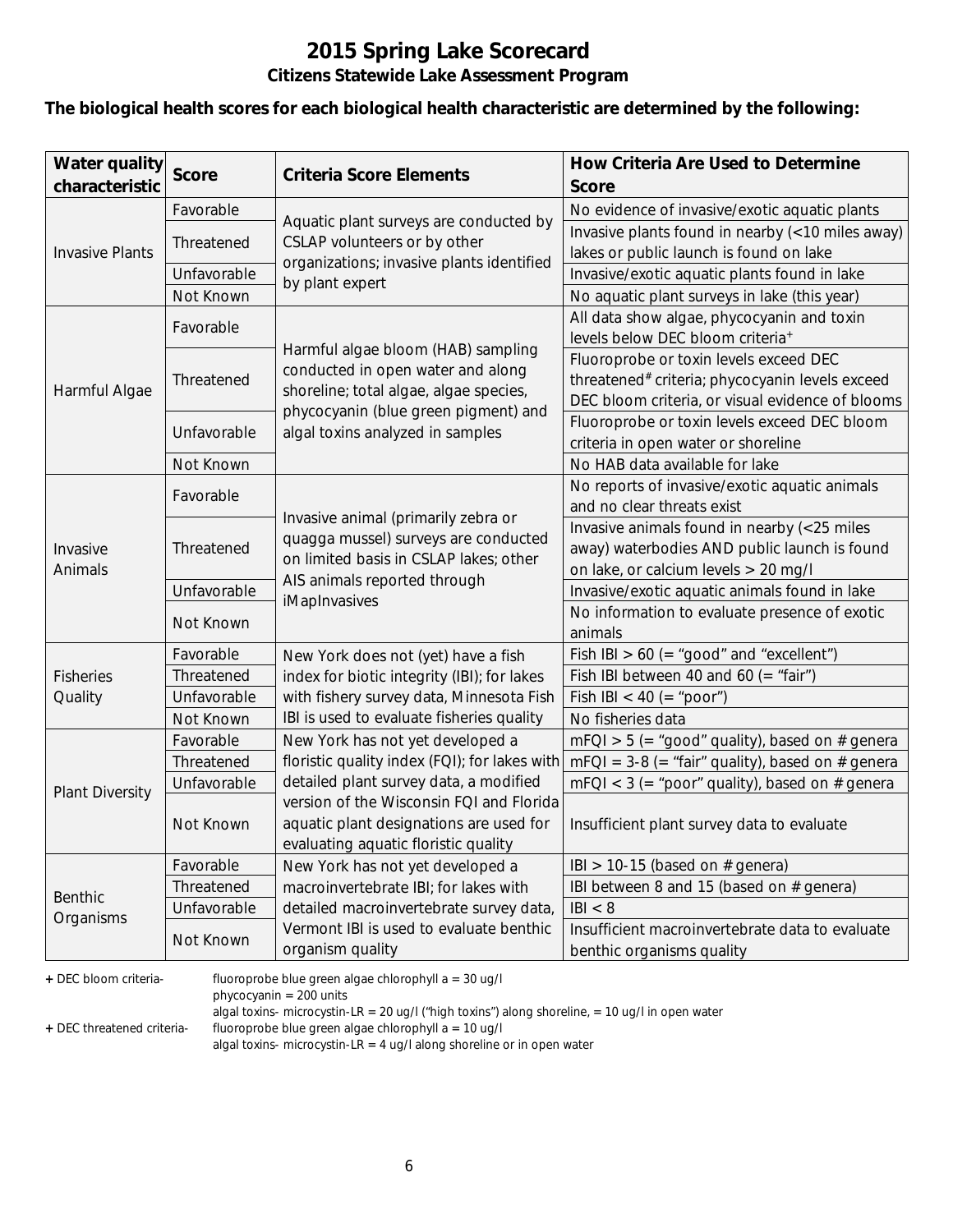### **Lake Perception**

Lake perception scores are based on the visual observations of CSLAP volunteers who answer questions on the Field Observation Form (http://www.dec.ny.gov/docs/water\_pdf/cslapsamobs.pdf) completed during sampling. The questions ask the volunteer to determine their perceptions of how clear the water looks, the abundance of aquatic plants, conditions affecting current recreational use, and the overall recreational quality of the lake.

Visual observations are very closely connected to measured water quality conditions. This information is helpful to lake managers in deciding on nutrient criteria, or the amount of nutrients that can flow into a lake without compromising its water quality. For New York State lakes, perception data collected by CSLAP volunteers is critical to the development of nutrient criteria (defining "how much is too much") and has been consistently collected by CSLAP volunteers since 1992.



*\** All years of CSLAP data collection for the lake except those for which data was not available.

| <b>Lake Perception</b><br>Characteristic | <b>Description of characteristic</b>                                                                                                   | What it means                                                                                                                                                                                                                                                                                                |
|------------------------------------------|----------------------------------------------------------------------------------------------------------------------------------------|--------------------------------------------------------------------------------------------------------------------------------------------------------------------------------------------------------------------------------------------------------------------------------------------------------------|
| <b>Water Quality</b>                     | Asks the user: How clear does the<br>water look today?                                                                                 | Clearer water usually indicates lower nutrient levels.                                                                                                                                                                                                                                                       |
| <b>Aquatic Plants</b>                    | Asks the user: How abundant are<br>aquatic plants where people are<br>boating and swimming today?                                      | Lower abundances of aquatic plants usually provide proper<br>ecological balance and are less likely to contribute to recreational<br>use problems, although the absence of plants can also lead to<br>lake problems. Lakes with the most favorable assessments have<br>some plants, but not too many plants. |
| Recreation                               | Asks the user: What is your opinion of<br>the recreational quality of the lake?<br>What factors affect your perception of<br>the lake? | Users' perceptions are associated with water quality conditions<br>and aquatic plant coverage. Positive responses usually indicate<br>good water quality and little to no surface plant coverage.<br>Negative responses are usually associated with poor water quality<br>and/or invasive plants.            |

#### **The following information is used to determine the lake perception scores.**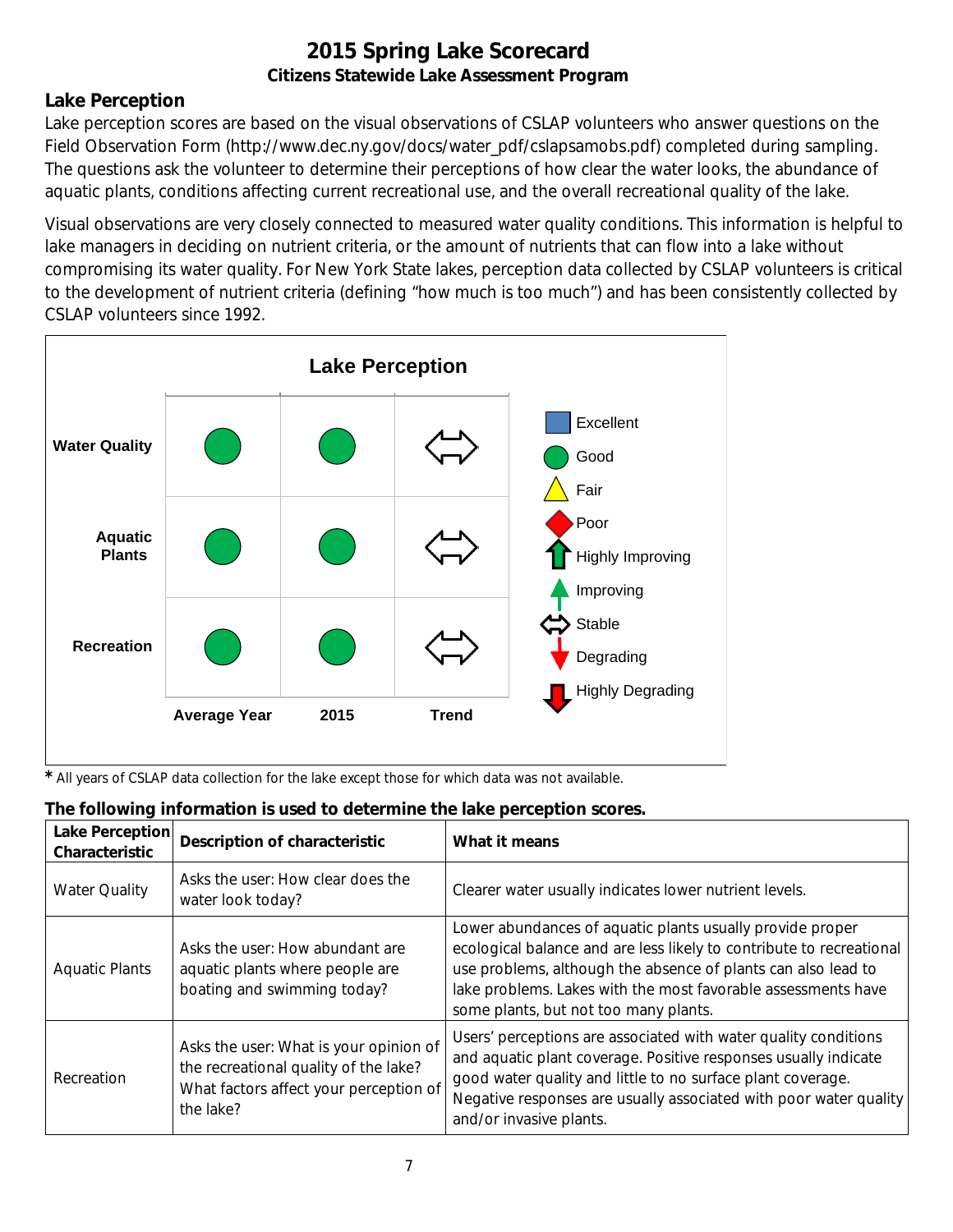**The lake perception scores for each lake perception characteristic are determined by the following:**

| Lake perception<br>characteristic | <b>Score</b> | <b>Criteria Score Elements</b>                                                                                       | How Criteria Are Used to Determine<br><b>Score</b>  |
|-----------------------------------|--------------|----------------------------------------------------------------------------------------------------------------------|-----------------------------------------------------|
|                                   | Excellent    | Water quality perception is evaluated on a<br>5 point scale during each CSLAP sampling                               | Average value $< 1.5$                               |
| <b>Water Quality</b>              | Good         | session, ranging from "crystal clear" $(=1)$ to                                                                      | Average value $>1.5$ and $< 2.5$                    |
|                                   | Fair         | "severely high algae levels" (=5); average                                                                           | Average value $>2.5$ and $< 3.5$                    |
|                                   | Poor         | values are computed                                                                                                  | Average value $>3.5$                                |
|                                   | Excellent    | Aquatic plant coverage is evaluated on a 5                                                                           | Average value $>2$ and $< 2.5$                      |
|                                   | Good         | point scale during each CSLAP sampling                                                                               | Average value $>1.5$ and $< 2$ OR $> 2.5$ and $< 3$ |
| <b>Aquatic Plants</b>             | Fair         | session, ranging from "not visible at lake                                                                           | Average value $>3$ and $<$ 3.5 OR $<$ 1.5           |
|                                   | Poor         | surface" $(=1)$ to "plants densely cover<br>surface except in deepest areas" $(=5)$ ;<br>average values are computed | Average value $> 3.5$                               |
|                                   | Excellent    | Recreational conditions are evaluated on a                                                                           | Average value $< 1.5$                               |
| Recreation                        | Good         | 5 point scale during each CSLAP sampling                                                                             | Average value $>1.5$ and $< 2.5$                    |
|                                   | Fair         | session, ranging from "beautifulcould not                                                                            | Average value $>2.5$ and $< 3.5$                    |
|                                   | Poor         | be nicer" $(=1)$ to "lake not usable" $(=5)$ ;<br>average values are computed                                        | Average value $>3.5$                                |

**+** lake assessments- **water quality** = 1 = crystal clear, 2 = not quite crystal clear, 3 = definite algae greenness, 4 = high algae levels, 5 = severely high algae levels

**aquatic plants** =  $1$  = no plants visible,  $2$  = plants below surface,  $3$  = plants at surface,  $4$  = plants dense at surface,  $5$  = surface plant coverage

**recreation** = 1 = could not be nicer, 2 = excellent, 3 = slightly impaired, 4 = substantially impaired, 5 = lake not usable

### **The water quality trends for each water quality characteristic and measure of lake perception are determined by the following:**

| Highly Improving:        | linear regression correlation coefficient ( $R^2$ ) > 0.5 and p value < 0.01, with trend toward<br>higher "score"                           |
|--------------------------|---------------------------------------------------------------------------------------------------------------------------------------------|
| Improving:               | $R^2 > 0.33$ and p value < 0.05, or $R^2 > 0.5$ and p value < 0.05, or $R^2 > 0.33$ and p value < 0.01,<br>with trend toward higher "score" |
| Stable:                  | neither linear regression nor p value in statistically significant ranges as defined above                                                  |
| Degrading:               | $R^2 > 0.33$ and p value < 0.05, or $R^2 > 0.5$ and p value < 0.05, or $R^2 > 0.33$ and p value < 0.01,<br>with trend toward lower "score"  |
| <b>Highly Degrading:</b> | $R^2 > 0.5$ and p value < 0.01, with trend toward lower "score"                                                                             |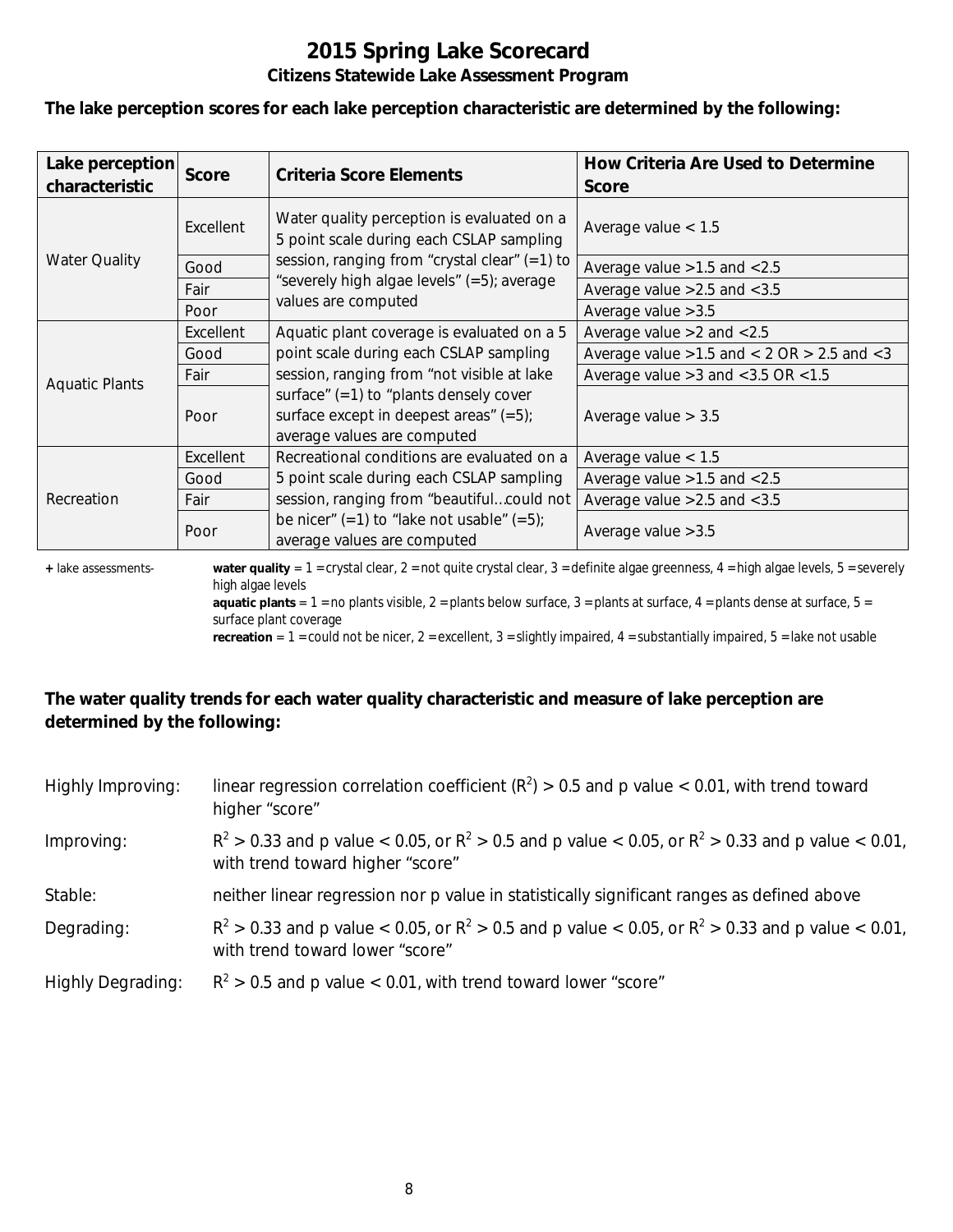### **Lake Uses**

Lake uses are defined as the best uses for a lake (drinking water, swimming, etc.) as determined by several factors. Lake uses are identified using CSLAP water quality, lake perception and biological assessment information to evaluate where a lake fits in the state Water Quality Standards and Classification system (see overview below).

Each lake use is scored based on the following assessment categories, using assessment methodology [\(http://www.dec.ny.gov/chemical/23846.html\)](http://www.dec.ny.gov/chemical/23846.html) established by DEC to evaluate impacts to lake uses:

- **Supported** no evidence of impacts to lake use;
- $\mathcal{L}^{\mathcal{L}}$ **Threatened**- no evidence of impacts to lake use, but some factor threatens this use (for example, changing water quality, conditions that are nearing impact levels, land-use changes, etc.);
- **Stressed** occasional or slight impacts to lake use;  $\mathbf{r}$
- **Impaired** frequent or persistent conditions limit or restrict lake use; and  $\mathbf{r}$
- **Precluded** conditions prevent lake use. This category is uncommon in NYS (and CSLAP) lakes and is not included in the legend for most lake-use scorecard assessments.



*\** All years of CSLAP data collection for the lake except those for which data was not available.

**Overview of the typical water quality classification and their best uses.** For more information visit www.dec.ny.gov/regs/4592.html#15990

| Best use                                                                                                 | Other uses                                                                                             | <b>Water Quality Classification</b> |
|----------------------------------------------------------------------------------------------------------|--------------------------------------------------------------------------------------------------------|-------------------------------------|
| <b>Drinking</b>                                                                                          | Bathing, swimming (recreation), fishing, and fish, shellfish and<br>wildlife reproduction and survival | Class AA & A                        |
| Swimming (recreation), fishing, and fish, shellfish and wildlife<br>Bathing<br>reproduction and survival |                                                                                                        | Class B                             |
| Swimming                                                                                                 | Same as Class B                                                                                        | Class C                             |
| Fishing                                                                                                  | Same as Class B and C                                                                                  | Class D                             |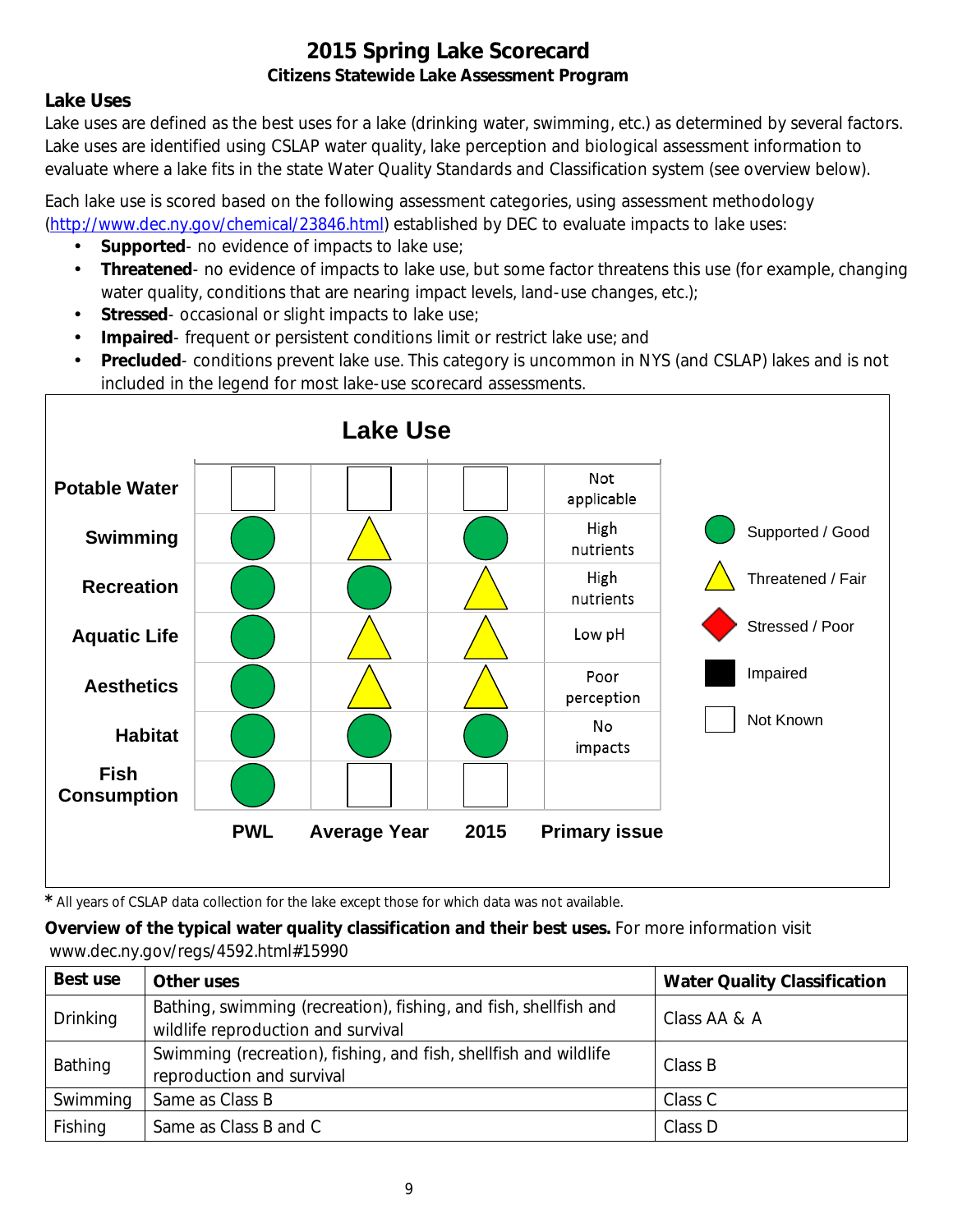#### **The following information is used to determine the condition of lake uses.**

| <b>Lake Use</b>                                                         | <b>Description of characteristic</b>                                                                                                                                                                                                                    | How this relates to CSLAP                                                                                                                                                                                                                                                                      |  |
|-------------------------------------------------------------------------|---------------------------------------------------------------------------------------------------------------------------------------------------------------------------------------------------------------------------------------------------------|------------------------------------------------------------------------------------------------------------------------------------------------------------------------------------------------------------------------------------------------------------------------------------------------|--|
| Potable Water                                                           | The lake is used for drinking water. Only Class<br>AA and A lakes have been approved for this use.                                                                                                                                                      | CSLAP data is not intended to assess the condition of<br>potable water. Other state and local monitoring<br>programs better address this use. However, some<br>CSLAP parameters-chlorophyll a, ammonia, arsenic,<br>iron, manganese, algal toxins-indicate potential<br>impacts to potability. |  |
| Bathing                                                                 | The lake is used for swimming and contact<br>recreation. This use is assessed in some lakes<br>only if they support a public bathing beach,<br>although it is evaluated in all lakes                                                                    | Several CSLAP sampling indicators-water clarity,<br>chlorophyll a, algal toxins, lake perception-can be<br>used to assess swimming conditions.                                                                                                                                                 |  |
| Recreation<br>(Swimming,<br>Boating, Fishing<br>and non-contact<br>use) | The lake is used for swimming, boating, fishing<br>and non-contact recreation. Even though some<br>lakes are not classified for this use, all CSLAP<br>lakes should support this use, consistent with the<br>federal goal to make all lakes "fishable." | Contact recreation is evaluating using the bathing<br>indicators described above. Non-contact recreation is<br>evaluated using the lake perception data (visual<br>observations) and aquatic plant surveys.                                                                                    |  |
| Aquatic Life                                                            | The lake is used by aquatic life. This is not an<br>official "use" designated by New York State, but<br>water quality standards and other criteria are<br>adopted to protect aquatic life.                                                              | Aquatic life impacts can be evaluated by a number of<br>CSLAP indicators, including pH, dissolved oxygen, and<br>the presence of invasive species.                                                                                                                                             |  |
| Aesthetics and<br>Habitat                                               | The lake is used for visual enjoyment or the<br>visual beauty of the lake. This is not an official<br>"use" designated by New York State, but water<br>quality criteria are adopted to protect aesthetics.                                              | Lake aesthetics can be impacted by a number of<br>factors, including algal blooms, nuisance weeds, or<br>simply reports that "the lake looks bad," all of which<br>are evaluated in CSLAP. Lake habitat is evaluated<br>against the presence and management of exotic<br>plants                |  |
| <b>Fish Consumption</b>                                                 | The lake is used for consumption of fish. All<br>lakes are assumed to support this use unless<br>otherwise indicated.                                                                                                                                   | CSLAP does not collect data or information to<br>evaluate fish consumption. All CSLAP lakes are<br>evaluated against the New York State Department of<br>Health: Health Advice on Eating Fish You Catch<br>(http://www.health.ny.gov/environmental/outdoors/fi<br>sh/health_advisories/).      |  |

For many CSLAP lakes, some of the lakes designated uses have previously been evaluated; a summary of these assessments can be found on the DEC Priority Waterbody List (PWL) developed for each of the 17 major drainage basins in the state. These can be found at [http://www.dec.ny.gov/chemical/23846.html.](http://www.dec.ny.gov/chemical/23846.html) For some lakes, these are derived from historical assessments of CSLAP or other water quality data, while for others, no PWL assessments are yet available. The "rules" for these assessments are cited in the state Consolidated Assessment and Listing Methodology (CALM) [\(http://www.dec.ny.gov/chemical/23846.html\)](http://www.dec.ny.gov/chemical/23846.html) have changed several times over the last decade, and the CALM document continues to be updated as new assessment tools are evaluated and adopted. The first column of the scorecard reflects the most recent PWL assessment, if available, for each CSLAP waterbody. Non CSLAP data, including "institutional" data (treated water data, bacterial data, consumer confidence report (CCR) summaries, and need for enhanced treatment) may be used for PWL assessments, but are not summarized here.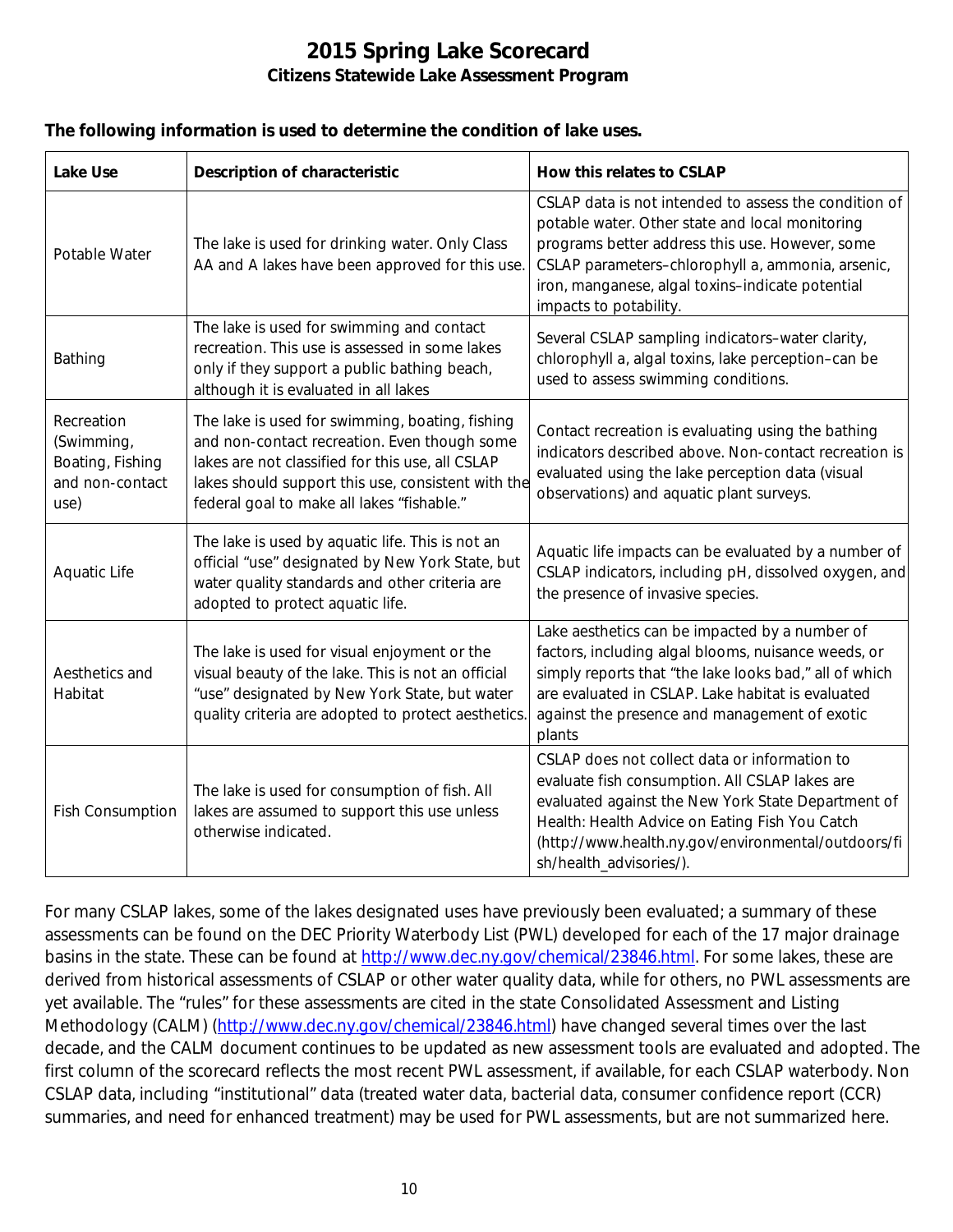| <b>Lake Use</b>     | <b>Score</b>    | <b>Criteria Score Elements</b>                                                                                     | <b>How Criteria Are Used to Determine</b>                                                                 |
|---------------------|-----------------|--------------------------------------------------------------------------------------------------------------------|-----------------------------------------------------------------------------------------------------------|
|                     |                 |                                                                                                                    | <b>Score</b>                                                                                              |
| Potable Water       | Supported       |                                                                                                                    | No evidence of any criteria violations (see below)                                                        |
|                     | Threatened      | Surface water chlorophyll a and HABs<br>data, and deepwater metals data are<br>used to evaluate potable water use. | Avg hypolimnetic $NH_4 > 1$ , Fe $> 0.5$ , As $> 0.3$ , or                                                |
|                     |                 |                                                                                                                    | Mn >1; avg open water MC-LR > $0.5$                                                                       |
|                     | Stressed        |                                                                                                                    | >10d consec. open MC-LR>0.3 or BGA>30; Avg                                                                |
|                     |                 |                                                                                                                    | hypolimnetic $NH_4 > 2$ , Fe $> 1$ or Mn $>1$ ; avg                                                       |
|                     |                 | Waterbodies not classified as potable                                                                              | open water MC-LR $> 1$ ,                                                                                  |
|                     | Impaired        | water supplies cited as "not known"                                                                                | Avg chl.a > 4 (Class AA)-6 (Class A) ug/l, hypo.                                                          |
|                     |                 | (with impacts cited as "not applicable"                                                                            | arsenic > 10 ug/l, violation of MCLs, municipal                                                           |
|                     |                 |                                                                                                                    | shut-down, or excessive water treatment needed                                                            |
|                     | Not known       |                                                                                                                    | No chlorophyll or deepwater nutrient data                                                                 |
|                     | Supported       |                                                                                                                    | No evidence of any criteria violations (see below)                                                        |
|                     | Threatened      | Surface water chl a, water clarity, and                                                                            | Statistically significant WQ degr.; infrequent or                                                         |
|                     |                 | HABs data used to evaluate bathing use.                                                                            | single small site MC-LR>20 or shore BG >25-30                                                             |
|                     | <b>Stressed</b> |                                                                                                                    | >10% water clarity readings < 1.2m; or single                                                             |
|                     |                 | Bathing assessments included here                                                                                  | shoreline bloom MC-LR > 20; or open BG Chl >                                                              |
| Bathing             |                 | reference bathing criteria cited in the                                                                            | 30; recreation = "impaired" w/beach present                                                               |
|                     | Impaired        | PWL; "public bathing" is evaluated with<br>bacteria and DOH beach data and is                                      | Open MC-LR $>$ 20 ug/l or avg Secchi < 1.2m; or                                                           |
|                     |                 | reflected in the assessment information                                                                            | multiple site and persistent shore MC-LR $>$ 20 or<br>shore BG ChI $> 25-30$ ; beach closure $> 4$ wks or |
|                     |                 | here (if available) but not quantified                                                                             | control needed                                                                                            |
|                     | Not known       |                                                                                                                    | No chlorophyll, clarity, HAB or perception data                                                           |
|                     | Supported       | Surface water chl a, water clarity, and                                                                            | No evidence of any criteria violations (see below)                                                        |
|                     |                 | HABs data used to evaluate bathing use.                                                                            | Same as bathing or avg TP > 20 ug/l; >25%                                                                 |
|                     | Threatened      |                                                                                                                    | slightly impaired frequency recreation AND >                                                              |
| Recreation          |                 | Bathing assessments included here                                                                                  | 10% poor clarity triggering slight impairment                                                             |
|                     | <b>Stressed</b> | reference bathing criteria cited in the                                                                            | Same as bathing or >10% Chl.a samples > 10                                                                |
|                     |                 | PWL; "public bathing" is evaluated with                                                                            | ug/l                                                                                                      |
|                     | Impaired        | bacteria and DOH beach data and is                                                                                 | Same as bathing or Avg chl.a > 10 ug/l                                                                    |
|                     |                 | reflected in the assessment information                                                                            |                                                                                                           |
|                     | Not known       | here (if available) but not quantified                                                                             | No chlorophyll, clarity, HAB or perception data                                                           |
|                     | Supported       |                                                                                                                    | No evidence of any criteria violations (see below)                                                        |
|                     | Threatened      |                                                                                                                    | Inferred/measured DO < 1; 10% pH < $6.5$ or                                                               |
|                     |                 |                                                                                                                    | >8.5                                                                                                      |
| <b>Aquatic Life</b> | Stressed        | pH, (inferred) dissolved oxygen, and the                                                                           | Avg DO < $6.5$ or > 8.5; inferred/measured DO <                                                           |
|                     |                 | presence of AIS species are used to                                                                                | 1 for Class T/TS                                                                                          |
|                     | Impaired        | evaluate aquatic life                                                                                              | Avg pH < 6 or >9; Avg DO < 6.5 or > 8.5                                                                   |
|                     |                 |                                                                                                                    | w/documented fish impacts; inferred/measured                                                              |
|                     |                 |                                                                                                                    | DO <1 w/documented fish impacts                                                                           |
|                     | Not known       |                                                                                                                    | No pH, DO, or AIS information available                                                                   |

### **The lake use scores for each lake use characteristic are determined by the following:**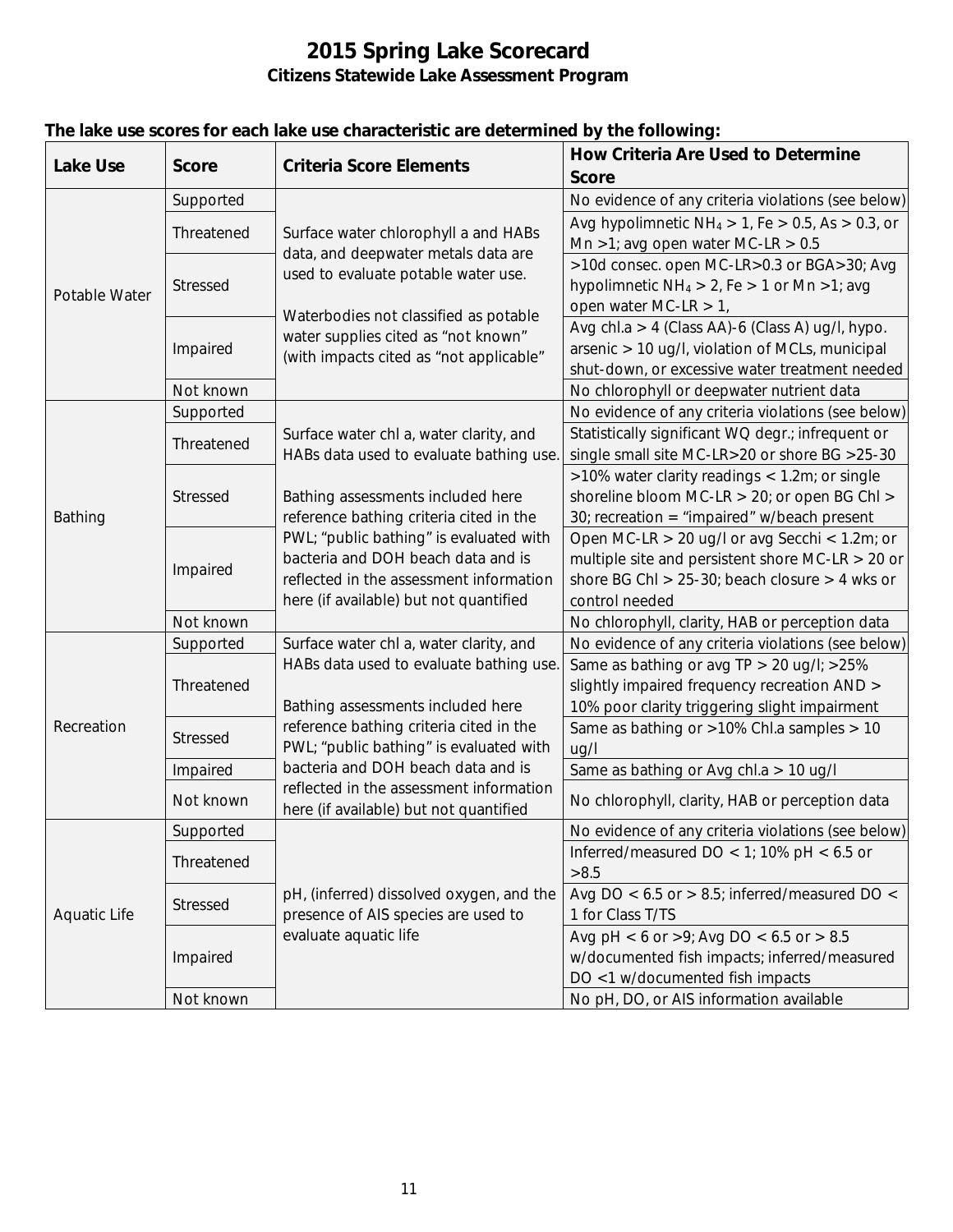| <b>Lake Use</b>         | <b>Score</b> | <b>Criteria Score Elements</b>                                                                                                                                                                                                                                            | <b>How Criteria Are Used to Determine</b><br><b>Score</b>                                                                                                                                                                                                                                                                  |
|-------------------------|--------------|---------------------------------------------------------------------------------------------------------------------------------------------------------------------------------------------------------------------------------------------------------------------------|----------------------------------------------------------------------------------------------------------------------------------------------------------------------------------------------------------------------------------------------------------------------------------------------------------------------------|
| Aesthetics /<br>Habitat | Good         | Aesthetics are evaluated through<br>perception surveys and the presence of<br>HABs and native species, while habitat is<br>evaluated against AIS species. These<br>categories are not recognized by EPA as<br>designated uses, so they are evaluated<br>as a "condition". | No evidence of any criteria violations (see below)                                                                                                                                                                                                                                                                         |
|                         | Fair         |                                                                                                                                                                                                                                                                           | Occasional aquatic plant treatment required for<br>invasive (habitat) or native (aesthetics) plants;<br>Aesthetics: "slightly impaired" due to algae or<br>weeds >25%; "definite algae greenness" >25%;<br>1x open water or shoreline bloom notification;<br>>25% surface weeds; >10% TP samples > 20<br>ug/l              |
|                         | Poor         |                                                                                                                                                                                                                                                                           | Routine aquatic plant treatment required for<br>invasive (habitat) or native (aesthetics) plants;<br>Aesthetics: "slightly impaired" due to algae or<br>weeds >50%; "definite algae greenness" >50%;<br>> 1x open water or large or widespread<br>shoreline bloom notification; > 50% surface<br>weeds; avg $TP > 20$ ug/l |
|                         | Not known    |                                                                                                                                                                                                                                                                           | No perception, HAB or AIS information                                                                                                                                                                                                                                                                                      |
| Fish<br>Consumption     | Supported    | Fish consumption is not evaluated<br>through CSLAP- PWL listings are based<br>on whether a waterbody is cited on the<br>DOH Health Advice for Consumption of                                                                                                              | No evidence of any criteria violations (see below)<br>High toxins in any HAB sample or persistent BGA                                                                                                                                                                                                                      |
|                         | Threatened   |                                                                                                                                                                                                                                                                           | blooms                                                                                                                                                                                                                                                                                                                     |
|                         | Stressed     |                                                                                                                                                                                                                                                                           | Fish tissue data indicates measurable level of<br>contaminants but no listing on DOH Health<br>Advice on Eating Sports Fish and Game                                                                                                                                                                                       |
|                         | Impaired     |                                                                                                                                                                                                                                                                           | Waterbody cited on DOH Health Advice on<br>Eating Sports Fish and Game                                                                                                                                                                                                                                                     |
|                         | Not known    |                                                                                                                                                                                                                                                                           | No fish tissue data; potential impacts not cited                                                                                                                                                                                                                                                                           |

+ proposed NNC (numeric nutrient criteria): for potable water: Class AA lakes: chlorophyll a = 4 ug/l; for Class A lakes = 6 ug/l;

#### proposed NNC (numeric nutrient criteria) for swimming: chlorophyll a = 10 ug/l (all classes); water clarity = 1.2 meters (= 4 feet), TP = 20 ug/l

#### **Summary**

The information displayed in the scorecard is intended to give a quick and comprehensive overview of the results from CSLAP assessments and lake data collected by DEC, academics and private consultants.

CSLAP scorecards summarize information related to water quality, lake perception, biological condition and lake uses. The data and other information collected through CSLAP, or other sources, contribute to the evaluation of lake uses.

This information is the basis for the water quality assessments conducted as part of DEC's waterbody inventory. More comprehensive summaries of CSLAP data are included in individual lake reports and regional and statewide CSLAP data summaries. To fully understand CSLAP lakes, those interested should review the information found in scorecards, individual lake summaries, and regional and statewide CSLAP reports.